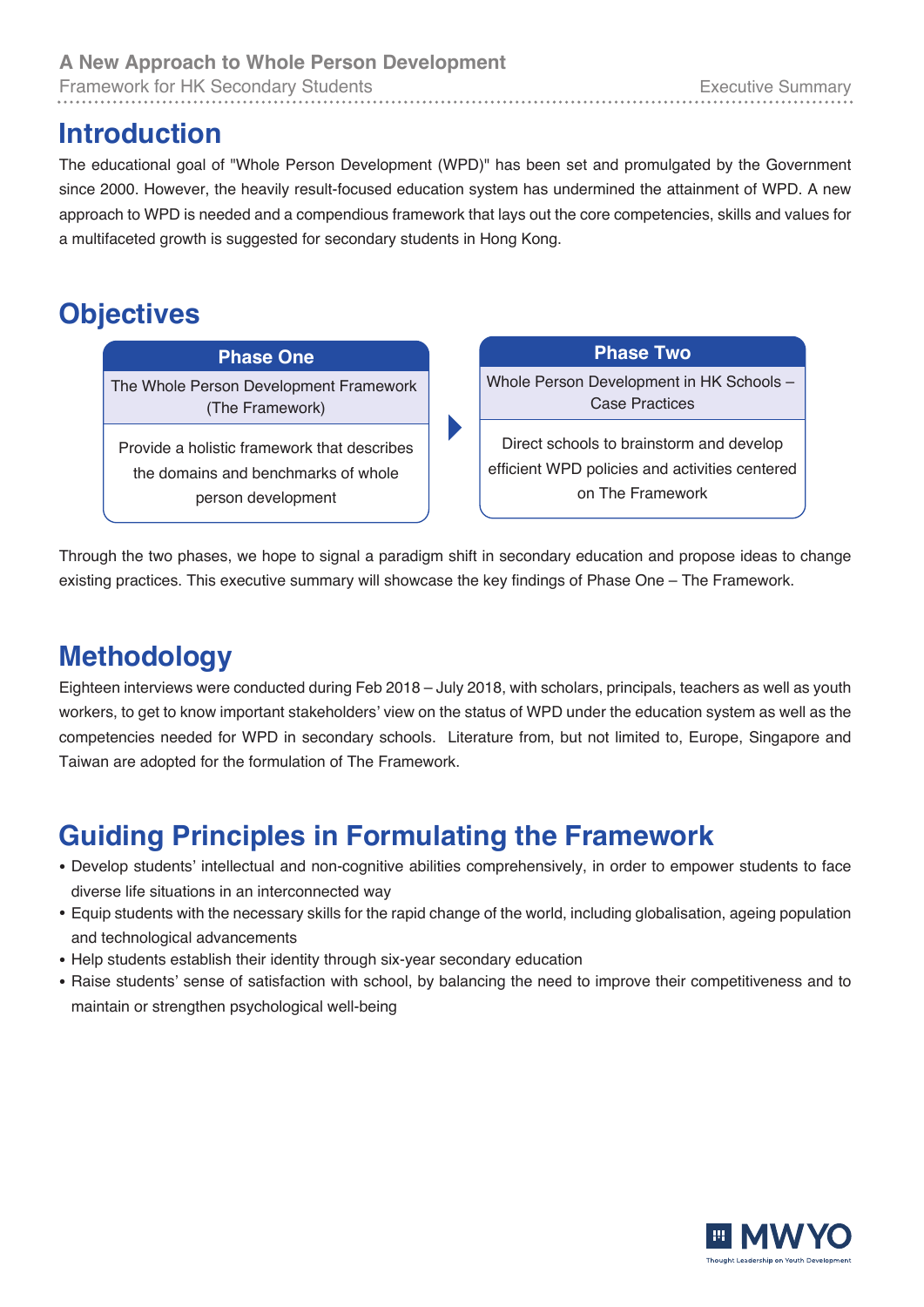### **Framework Components**

The Framework is a combination of a) core competencies and b) related skills, underpinned by c) values needed as a "whole person".

#### **a) Core Competencies**

The core competencies encourage students to form mature relationships with different parts of the society.

| <b>RELATIONSHIP</b><br>WITH | <b>CORE COMPETENCIES</b> | <b>DESCRIPTION</b>                                                                                                                                                                      |
|-----------------------------|--------------------------|-----------------------------------------------------------------------------------------------------------------------------------------------------------------------------------------|
| themselves                  | 1. Health and wellness   | Understand and take measures to maintain a healthy lifestyle,<br>in psychological, social, and physical aspects; identify their<br>own interests, aspirations and meaningful life goals |
|                             | 2. Life skills           | Possess essential life qualities; self-manage and embrace<br>life challenges                                                                                                            |
| friends                     | 3. Relationship literacy | Realise the importance of forming sustainable and healthy<br>relationship with family, friend and community                                                                             |
| communities                 | 4. Civic literacy        | Understand one's civic rights and duties; have knowledge<br>of the implications of social affairs; make informed civic<br>decisions                                                     |
| the world                   | 5. Global awareness      | Be aware and understand issues through a global perspective;<br>connect with the rest of the global networks in economic,<br>cultural or political field; become a global citizen       |